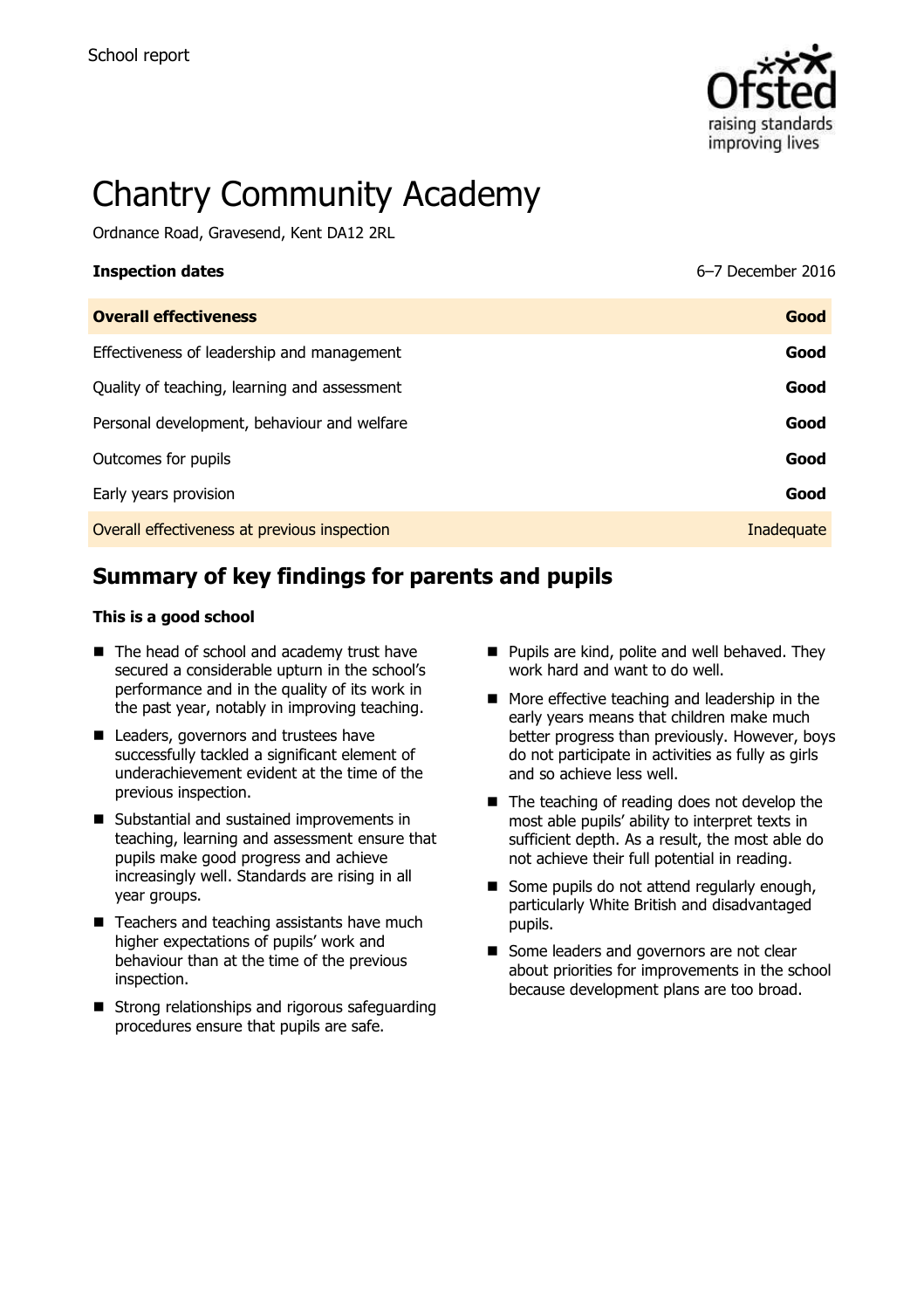

# **Full report**

In accordance with section 13(5) of the Education Act 2005, Her Majesty's Chief Inspector is of the opinion that the school no longer requires significant improvement.

#### **What does the school need to do to improve further?**

- Deepen and extend pupils' understanding of texts, particularly the most able, so that they achieve their full potential in reading.
- **IMPROVE BOYS' progress in the early years by making sure that activities engage boys** and girls equally in learning.
- Make sure that all pupils attend regularly, particularly White British and disadvantaged pupils.
- Ensure that all leaders and governors are clear about priorities in the school's development so that they make a stronger contribution to improvements.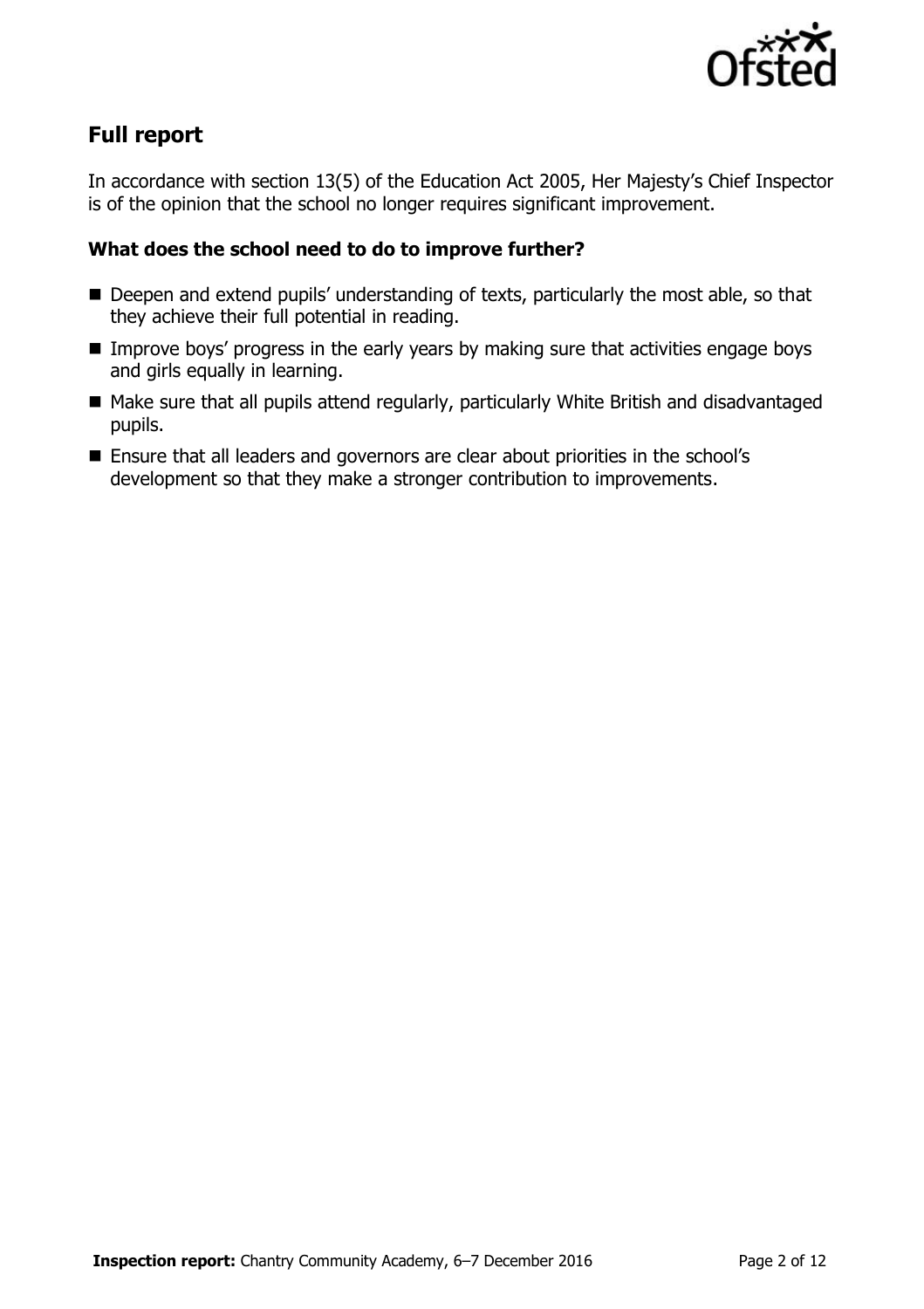

# **Inspection judgements**

#### **Effectiveness of leadership and management Good**

- The head of school's determined and unwavering focus on improving teaching, learning and assessment has been central to rapid improvement in the school's performance over the past year. She has worked closely and constructively with governors, trustees, parents and members of staff to develop a strong and committed team.
- Developments in leadership since the previous inspection have ensured that improvements in teaching and learning have been sustained. Further appointments in the past year, including that of the deputy headteacher, have strengthened the school's leadership. The deputy headteacher provides able support for the head of school.
- $\blacksquare$  Staff morale has improved over the past year as teachers recognise the impact of better teaching on rising achievement. Positive staff morale contributes well to the school's upbeat and aspirational atmosphere.
- Activities such as visits to the classrooms and reviews of pupils' work ensure that senior leaders and governors have an accurate view of the quality of teaching. They provide good-quality training to support staff in developing their practice. Teachers and teaching assistants make good use of guidance and expertise across the trust to improve their teaching.
- Better use of pupil premium funding has improved disadvantaged pupils' progress since the previous inspection. Teachers are quicker to identify pupils' needs and leaders ensure that timely support is provided. For example, they give pupils extra help in key reading, writing and mathematics skills. This means that pupils are catching up with where they should be in their learning.
- The school teaches a broad, balanced and engaging curriculum so that pupils are keen to learn. Visits, clubs and events are used very well to stimulate pupils' interest in learning and to support attendance.
- The school's values, called 'skills for life', are consistent with British values. For example, skills such as respect and perseverance are promoted well through lessons and assemblies. Vibrant displays of pupils' work throughout the school celebrate religious festivals such as Christmas and Diwali. The quality of work reflects the value and respect given to the beliefs and experiences represented by the school's rich and diverse population.
- Leaders use primary school physical education and sports premium well to improve teaching and to encourage pupils' wider participation in sport. For example, teachers work alongside specialist coaches to develop the teaching of sports such as gymnastics more effectively.
- Middle leaders play a more effective part in the school's development than previously. For example, they meet with leaders to discuss pupils' progress more frequently than at the time of the previous inspection. As a result, they have a more accurate view about how well teaching supports pupils' achievement.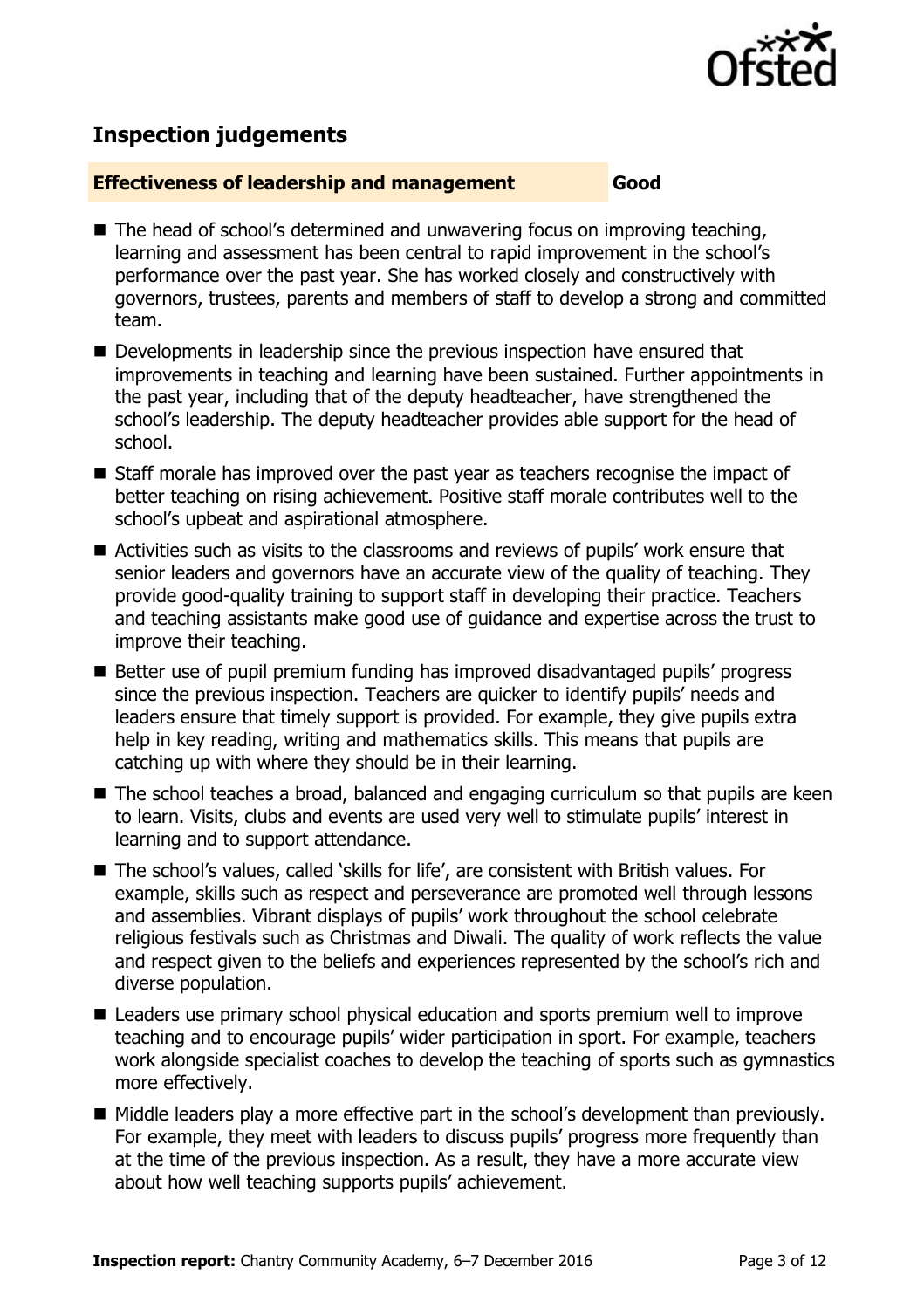

- However, some leaders are unclear about which aspects of the school's work are most in need of improvement because development plans are too general. This weakens the impact they make on improving teaching and learning in their subjects.
- School leaders have raised expectations of the standards of behaviour. They carefully record incidents of poor behaviour and any support they put in place to improve any such incidents. This is having a positive impact.
- Leaders do all they can to support pupils' attendance. They work closely with agencies and families to emphasise the importance of regular attendance. For example, the pastoral welfare leader uses her extensive understanding of pupils' social and welfare needs to tailor support for families. This has secured considerable improvements in individual pupils' attendance and learning. However, leaders are determined to ensure that all pupils attend well, but recognise that some groups of pupils do not attend regularly enough.

#### **Governance of the school**

- Governors and trustees play a confident and effective role in the school's work. They share a wide range of experience and expertise which they use well to support the school's work.
- Governors and trustees actively participate in the life of the school and have a firm knowledge of its performance. For example, the chair of the governing body and other governors frequently visit the classrooms. These visits provide them with a flavour of the school's atmosphere and an insight into pupils' learning and behaviour.
- Governors and trustees put this first-hand knowledge of the school's work to good use in holding leaders to account for pupils' learning and well-being. They speak knowledgeably about how well different groups of pupils learn, including disadvantaged pupils and the most able. However, the priorities in the school improvement plan are not always precise enough to enable governors to check whether they have been achieved.
- Governors and trustees recognise substantial improvements in the school's atmosphere, in pupils' pride in their work and in parents' confidence in the school since the previous inspection. In common with school leaders, they recognise that attendance, while improving, is not yet high enough.

#### **Safeguarding**

- $\blacksquare$  The arrangements for safeguarding are effective.
- Leaders and governors give safeguarding arrangements an appropriately high priority. They ensure that the school is safe and well-organised so that pupils can learn and play safely. For example, governors regularly visit the school to check site safety and to ensure that recruitment procedures meet requirements.
- During lessons and events such as assemblies, leaders make sure that pupils are regularly reminded about steps they can take to keep safe. As a result, pupils know what to do if they are worried. Strong relationships ensure that pupils feel comfortable about speaking to an adult if they have concerns. Good links with parents and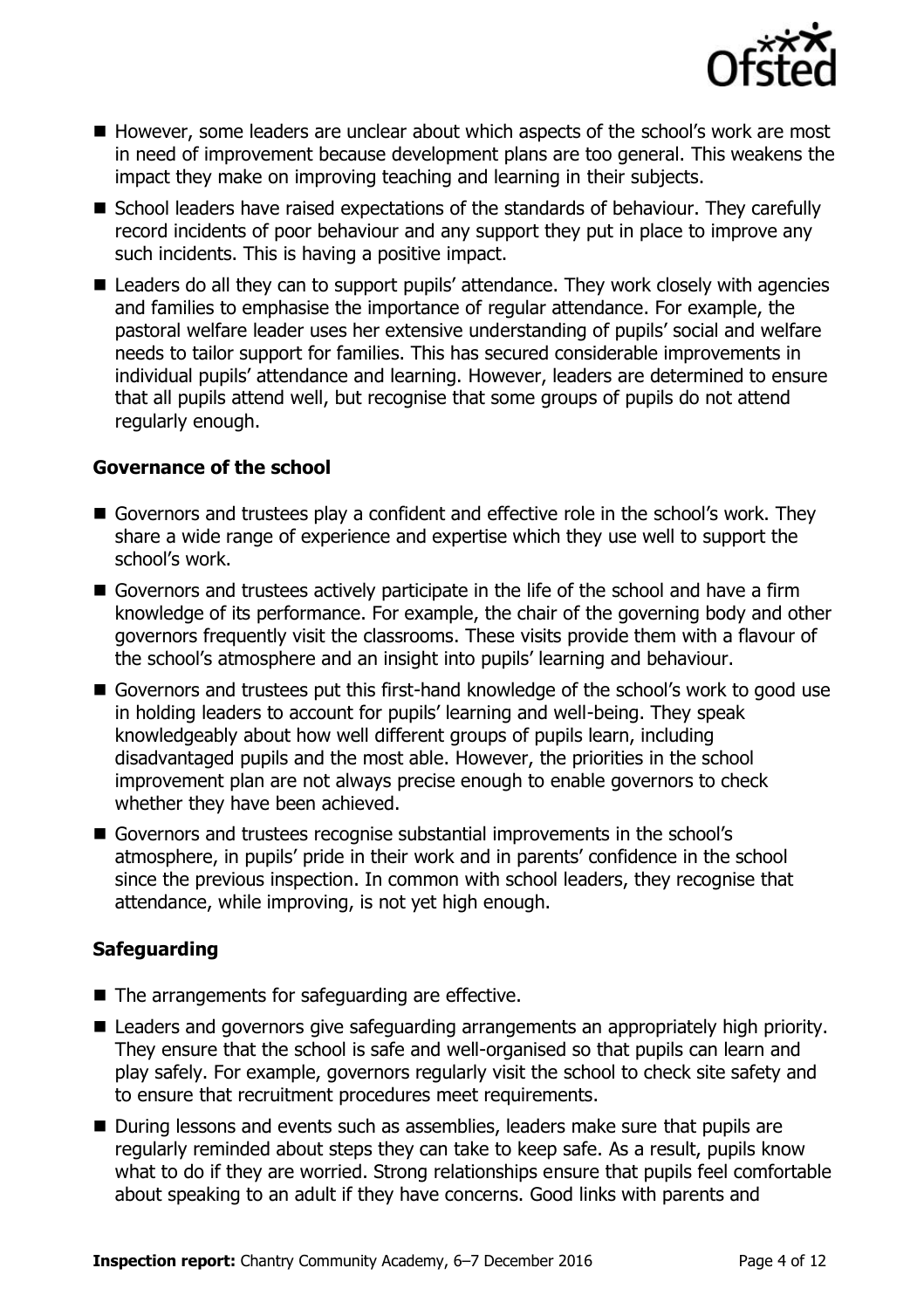

agencies contribute well to safeguarding procedures.

 Staff and governors have an up-to-date understanding of safeguarding procedures and take prompt, effective action whenever necessary. Clear roles and responsibilities and strong channels of communication between members of staff contribute well to safeguarding procedures.

#### **Quality of teaching, learning and assessment Good**

- Substantial and sustained improvements in teaching have rapidly accelerated pupils' progress in reading, writing and mathematics.
- **Effective mathematics teaching ensures that pupils develop secure numeracy skills as** they move up through the year groups. The school's revised curriculum plans ensure that pupils learn the key mathematics knowledge and skills needed to achieve well.
- Teachers and teaching assistants teach phonics skills consistently and confidently. They quickly and sensitively pick up and correct any mistakes that pupils make when pronouncing sounds so that these do not hinder the development of early reading skills.
- Teachers regularly give pupils lots of opportunities to use literacy and numeracy in different subjects and for a range of purposes. This ensures that pupils regularly practise, refine and strengthen key skills. For example, they teach pupils how to use mathematics skills to solve number problems and writing skills to write diary entries and letters.
- Teachers are more knowledgeable about assessing pupils' needs than at the time of the previous inspection. They address gaps in pupils' understanding increasingly well so that pupils are making much faster progress.
- Teachers' expectations of pupils' learning and behaviour are much higher than at the time of the previous inspection. Teachers expect all pupils to work equally hard and to behave sensibly.
- All staff follow the school's policy for managing pupils' behaviour. They speak with pupils in a calm, respectful and positive way. As a result, pupils feel valued, speak confidently to adults and behave well.
- Teachers and teaching assistants use questioning more effectively during lessons to check and develop pupils' understanding. However, they do not ask the most able pupils sufficiently searching or challenging questions when talking to pupils about their reading.

#### **Personal development, behaviour and welfare Good**

#### **Personal development and welfare**

- The school's work to promote pupils' personal development and welfare is good.
- **Pupils are kind, friendly and polite. The school's 'pupil ambassadors' set other pupils** an excellent example of how to behave. For example, they warmly greet visitors to the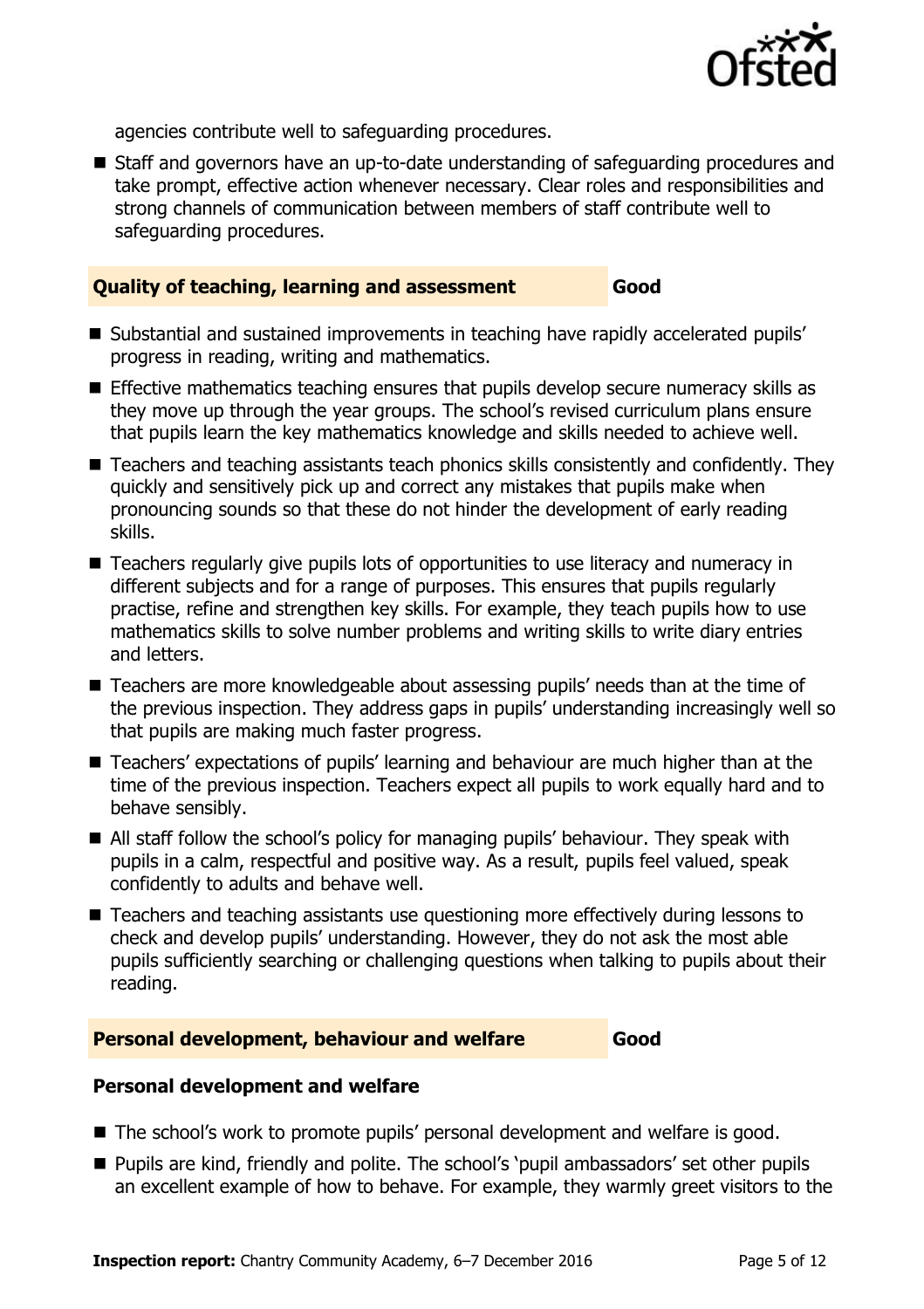

classrooms so that they feel valued and welcomed.

- **Pupils feel safe. They say that regular reminders during lessons and assemblies help** them to know some of the steps they can take to stay safe, including when using the internet.
- Leaders have taken effective steps to reduce incidents of bullying substantially. Pupils say that there were some incidents of bullying in the past which bothered them but that this is no longer the case. Pupils know what bullying is and what to do if they think it is happening. Records confirm that bullying incidents now rarely occur.
- Parents who spoke with inspectors recognise improvements in the school's work since the head of school's appointment. For example, they say that leaders are readily available to talk about any queries or concerns so that these are sorted out quickly.
- The after-school and breakfast clubs provide pupils with a safe and sociable environment at the start and end of the school day. Pupils behave well and respond respectfully to adults.
- The school's focus on developing pupils' life skills helps them to develop positive attitudes to learning and take personal responsibility for their progress and behaviour. As a result, pupils are increasingly well prepared with personal skills which will support them in the next stage of their education.
- Most pupils work hard and are keen to do their best. They complete work carefully and take pride in their school.

#### **Behaviour**

- The behaviour of pupils is good. Pupils, parents and staff recognise considerable improvements in pupils' behaviour since the previous inspection.
- The school has a calm, hard-working atmosphere. Pupils are clear about how they are expected to behave and about the implications of misbehaving. Most behave consistently well. Pupils play sensibly and safely during breaktimes. They move between lessons quietly and without fuss so that no learning time is lost.
- Leaders and teachers make sure they are regularly available at the school gate in the mornings to speak with parents. Parents told inspectors that this works well. They say that teachers and leaders quickly sort out any concerns and keep them informed about developments.
- Pupils' attendance has improved since the previous inspection. There have been dramatic improvements in some groups' attendance. However, not all groups attend well enough; this is particularly the case for White British and disadvantaged pupils.

#### **Outcomes for pupils Good**

- **Pupils make good progress from their starting points. Much higher proportions of** pupils are on track to achieve expected levels of attainment in reading, writing, mathematics and science at the end of key stage 1 and 2 in 2017.
- In 2016, pupils' attainment at the end of both key stages was affected by pupils' additional needs and by significant gaps in pupils' learning caused by weak teaching in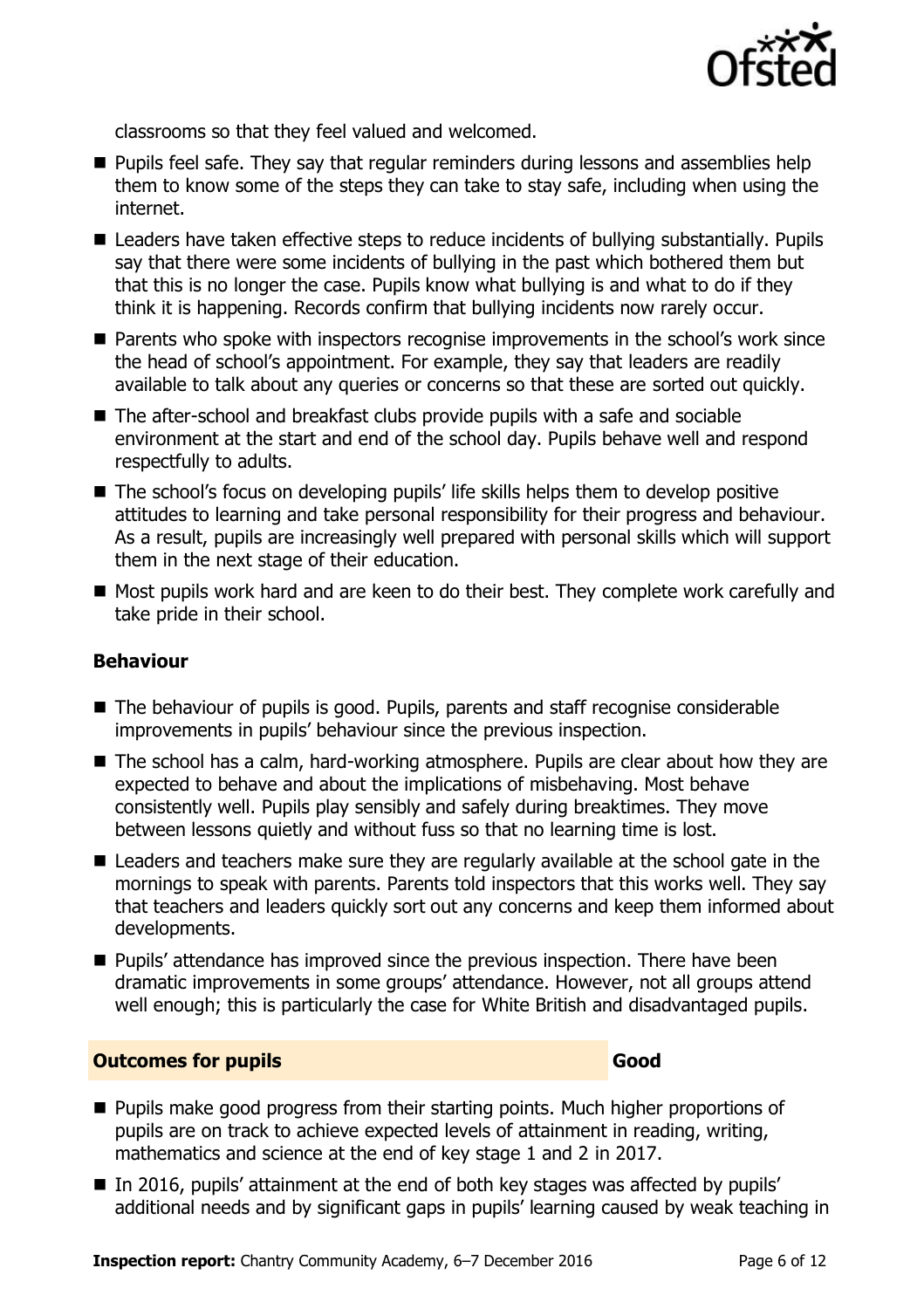

the past. Standards were much lower than the national average at the end of key stage 1 and below average at the end of key stage 2 in reading, writing and mathematics. However, focused teaching and effective support is making up for lost time.

- Pupils who underachieved at the end of Year 2 in 2016 are now more securely equipped with fundamental literacy and numeracy skills. Current standards in Year 6 are much higher in all subjects than at this stage last year.
- All groups, including pupils who have special educational needs and/or disabilities, disadvantaged pupils and the most able, learn more effectively than at the time of the previous inspection. Information about pupils' progress and the work in their books indicates rapid and accelerating progress in all year groups.
- In 2016, disadvantaged pupils in Year 6 made similar progress to others nationally. Effective teaching and consistently high expectations mean that the picture continues to improve, with more disadvantaged pupils on course to achieve expected levels of attainment in reading, writing and mathematics at the end of both key stages in 2017.
- Pupils from minority ethnic backgrounds and those who speak English as an additional language achieve well. Most make similar progress to their classmates and often better.
- Marked improvements in the quality of pupils' handwriting reflect teachers' increased expectations and pupils' growing pride in their written work. Pupils learn how to select vocabulary and use different styles of writing to suit the task in hand. The most able demonstrate increasing skill in writing as they progress through the year groups.
- The results of the Year 1 phonics check increased dramatically in 2016 so that standards were much closer to the national average than the previous year. There were similarly impressive improvements in the proportion of disadvantaged pupils achieving well in the check.
- Pupils enjoy reading and talking about books. They use phonics and other strategies well to help them to read, including the least able readers and those who find reading more difficult. However, while the most able pupils read fluently and with expression, they do not learn how to interpret texts more deeply and so do not achieve their full potential in reading.

#### **Early years provision Good**

- Leaders have secured marked improvements in the quality of teaching, learning and assessment in the early years since the previous inspection. Effective teaching ensures that children make good progress from their starting points, which are often much lower than typical.
- The proportion of children achieving a good level of development doubled in 2016. There was a similar improvement in the proportion of disadvantaged children achieving expected levels at the end of the early years. Improving outcomes ensure that children are increasingly well prepared for learning in Year 1.
- Adults make sure children have plenty of opportunities to use and improve language and speaking skills. They gently encourage all children to participate in discussions and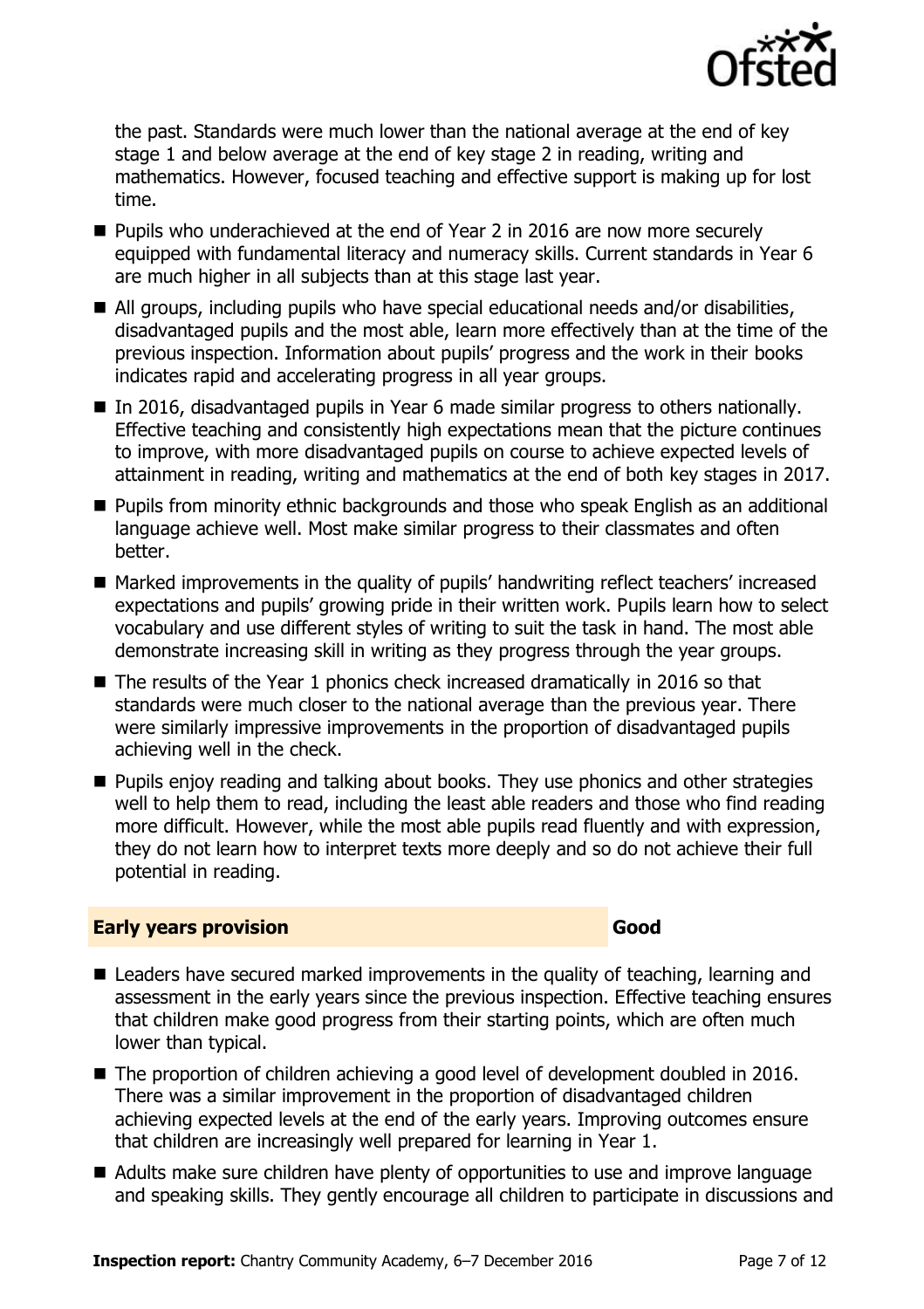

speaking activities with their classmates, including those who are reluctant to speak and those who have special educational needs and/or disabilities. As a result, children of all abilities and backgrounds, including children who speak English as an additional language and disadvantaged children, make good progress in developing social and language skills.

- Teachers confidently teach phonics skills in engaging ways so that children happily join in with their classmates. Consistent, good-quality phonics teaching equips children with secure early reading skills by the end of the Reception Year.
- Adults listen carefully to what children say and respect their views. Caring relationships and clear routines help children to feel safe and settled.
- Teachers display children's work widely in the classrooms and around the school. As a result, children feel valued and rapidly grow in confidence.
- Children know that their teachers expect them to do their best and are keen to do well. They enjoy playing together, behave very well and are proud of their achievements.
- Children enjoy school and like to learn new things. They often concentrate on tasks for extended periods of time. For example, during the inspection children happily shared sequins with each other while decorating their pictures of Christmas trees. They enthusiastically explained how they had made the Christmas trees by dipping their hands in paint and pressing their hands onto the paper.
- Leaders have introduced more opportunities for parents to find out about their children's learning and about how they can contribute to their children's development. For example, teachers make sure parents can talk with them at the start and end of the school day, while 'stay and play' sessions in the classrooms are increasingly popular with parents.
- Leaders and teachers accurately gauge children's development needs when they start school and keep close track of how well teaching is supporting children's learning, including disadvantaged children and the most able. However, adults do not plan activities sufficiently well to ensure that boys and girls are equally engaged in learning. As a result, boys do not achieve as well as girls.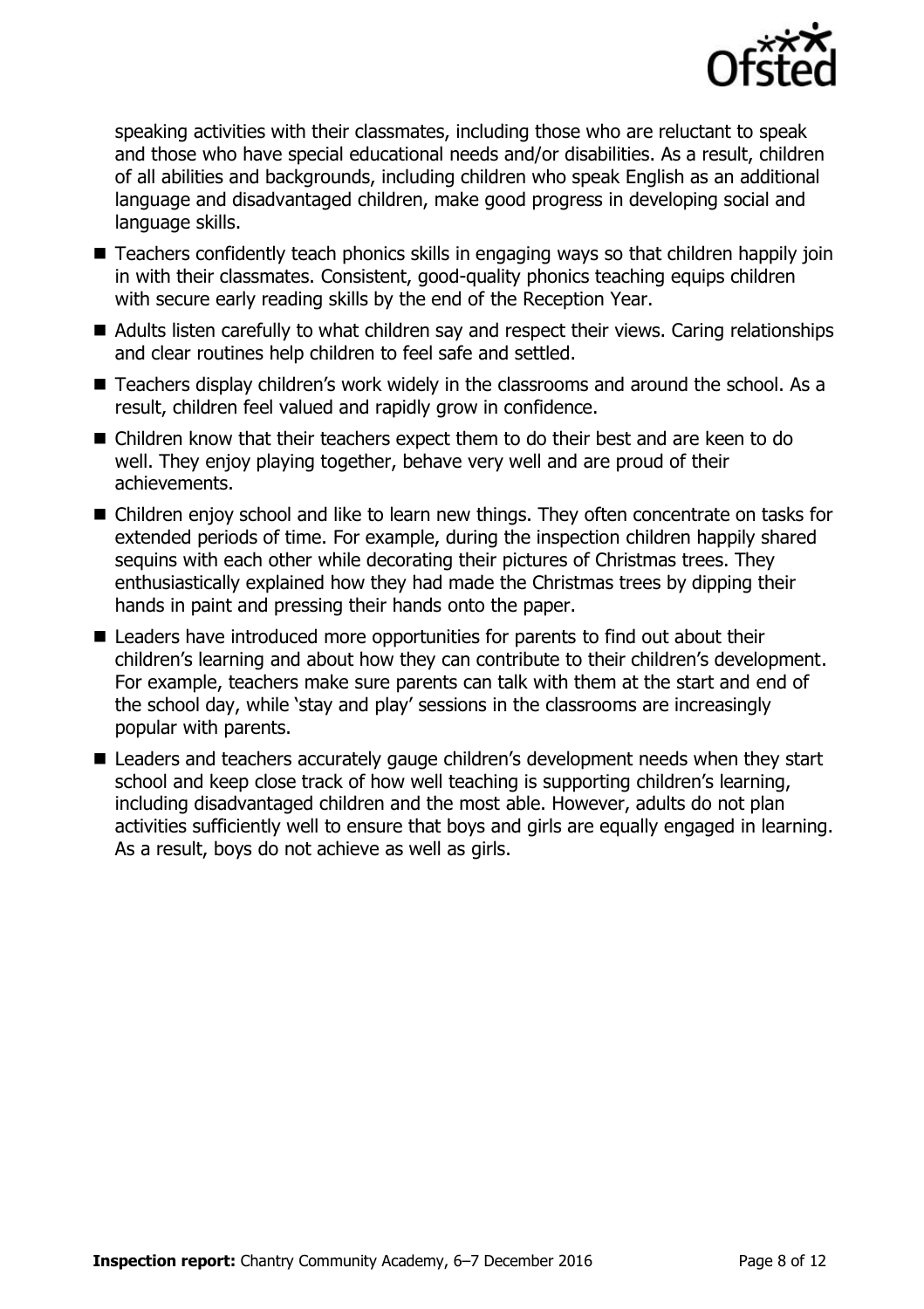

# **School details**

| Unique reference number  | 139254   |
|--------------------------|----------|
| Local authority          | Kent     |
| <b>Inspection number</b> | 10019917 |

This inspection of the school was carried out under section 5 of the Education Act 2005.

| Type of school                      | Primary                                     |
|-------------------------------------|---------------------------------------------|
| School category                     | Academy sponsor-led                         |
| Age range of pupils                 | $3 - 11$                                    |
| Gender of pupils                    | Mixed                                       |
| Number of pupils on the school roll | 378                                         |
| Appropriate authority               | The governing body                          |
| Chair                               | Janice Brooke                               |
| <b>Headteacher</b>                  | Kathryn Duncan                              |
| Telephone number                    | 01474 350011                                |
| Website                             | http://greenacreacademytrust.co.uk/chantry/ |
| Email address                       | office@chantryca.com                        |
| Date of previous inspection         | 13-14 May 2015                              |

#### **Information about this school**

- The school meets requirements on the publication of specified information on its website.
- The school complies with Department for Education guidance on what academies should publish.
- $\blacksquare$  The school is larger than the average primary school.
- The proportion of pupils supported by pupil premium funding is higher than that found in most schools.
- The proportion of pupils who have special educational needs and/or disabilities is higher than the national average.
- $\blacksquare$  The proportion of pupils with a minority ethnic background is above the national average, as is the proportion of pupils who speak English as an additional language.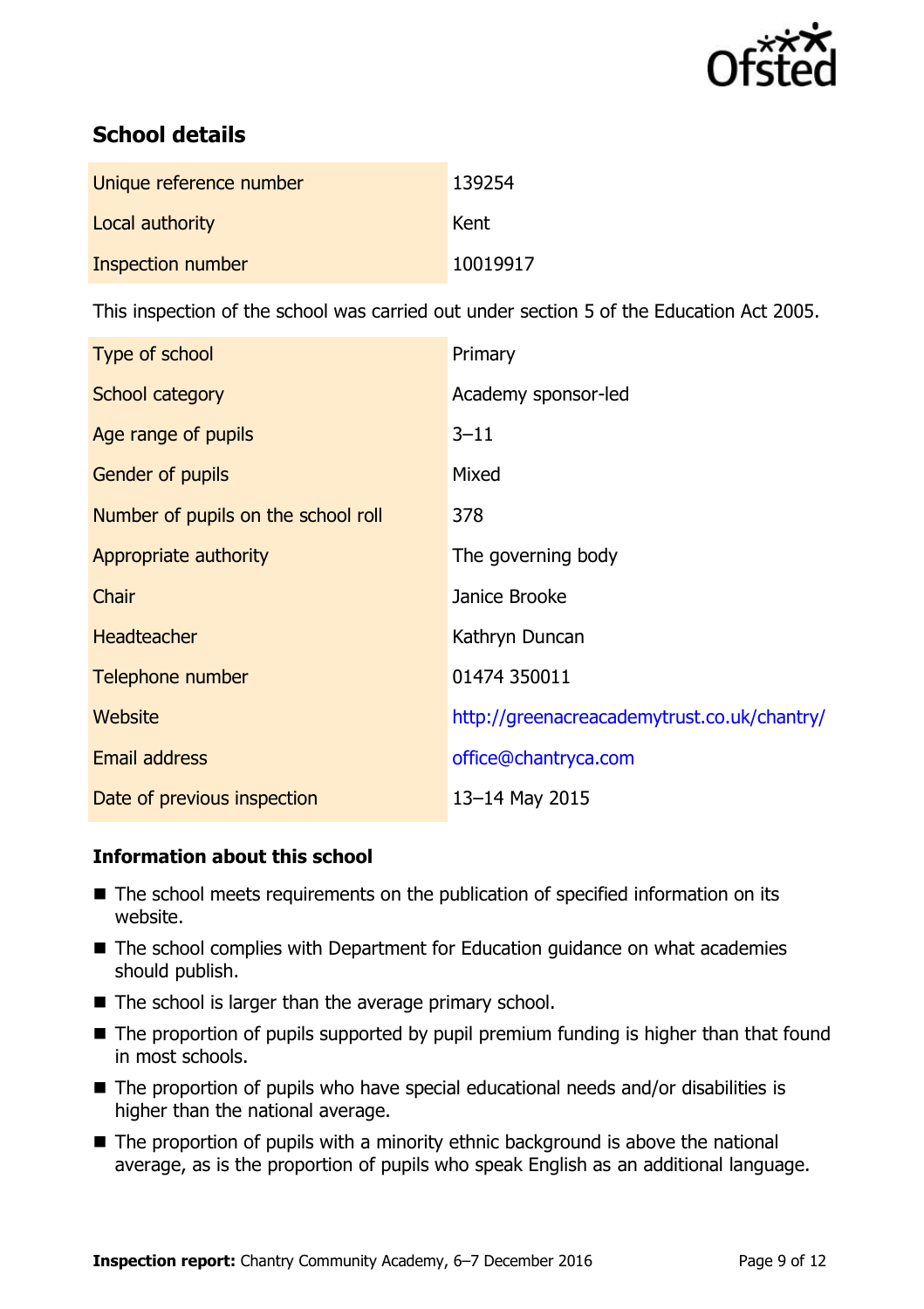

- Above-average proportions of pupils join or leave the school at times other than those expected.
- The school does not meet the government's current floor standards, which set the minimum expectations for pupils' attainment and progress.
- The school provides part-time early years provision in the Nursery class and full-time early years provision in the two Reception classes.
- The school runs a breakfast club and an after-school club on site, both of which were visited during this inspection.
- The strategic leadership of the school has changed since the previous inspection. Sponsorship of the school transferred to the Greenacre Academy Trust (GAT), which is a multi-academy trust, in January 2016.
- The head of school was appointed in February 2016.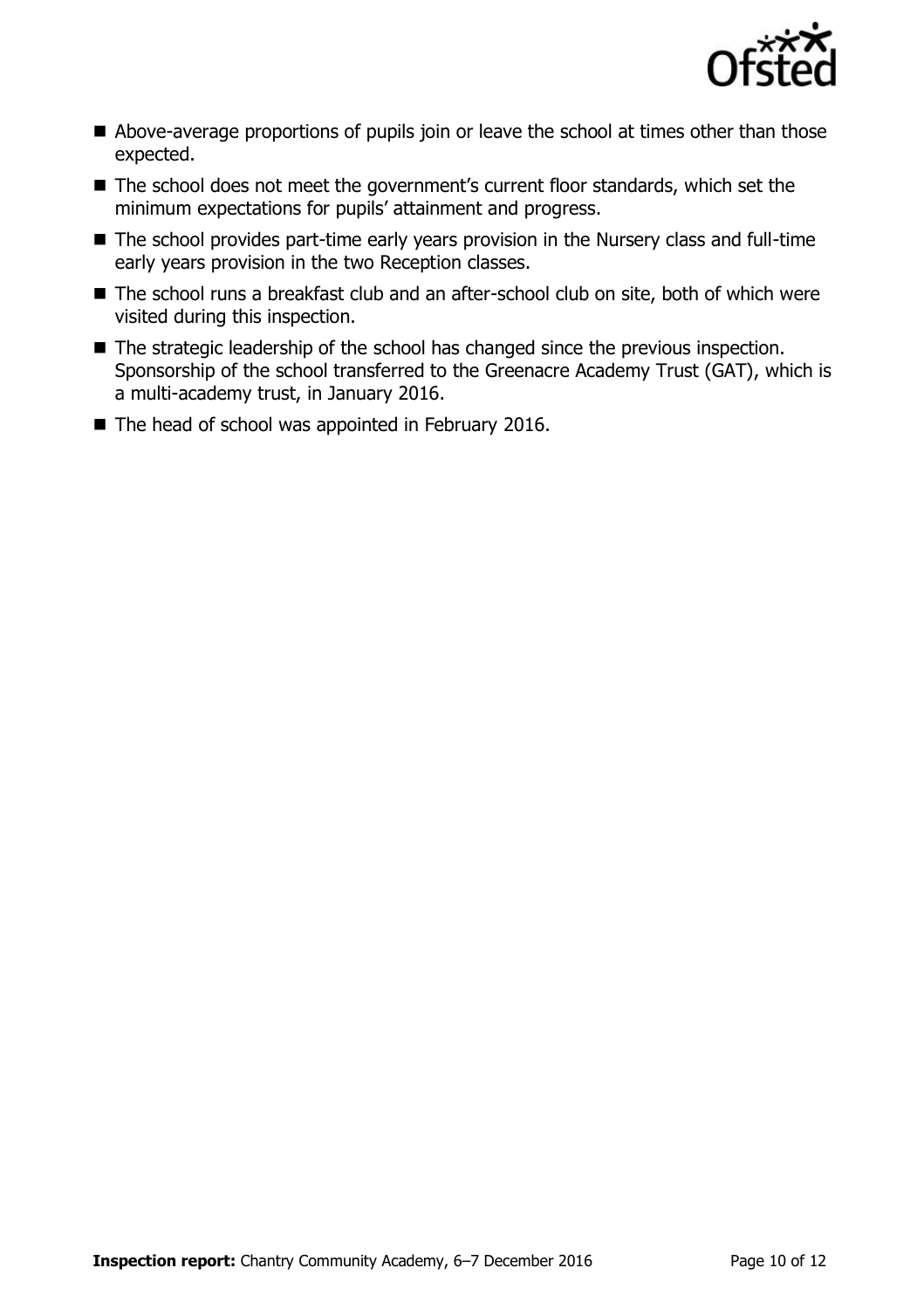

## **Information about this inspection**

- The inspection team observed learning in 21 lessons or part lessons, including 10 observed jointly with the head of school, deputy headteacher or early years leader.
- Inspectors held discussions with the head of school, senior leaders, teachers, members of staff, parents and pupils. A meeting also took place with the chief executive officer of the trust, the chair of the trust, the chair of the governing body and two other governors.
- The inspection team took account of the three responses to Parent View, Ofsted's online questionnaire and a letter from a parent. In addition, inspectors considered the views expressed by parents who spoke with them informally during the inspection.
- Inspectors observed the school's work and considered a range of documents, including the improvement plan, information about pupils' progress and attendance, and safeguarding policies.
- The inspection team looked at a sample of pupils' work provided by the school, as well as looking at pupils' work in lessons. They also listened to pupils in Year 2 and 6 reading.

### **Inspection team**

| Julie Sackett, lead inspector | Ofsted Inspector |
|-------------------------------|------------------|
| Linda Taylor                  | Ofsted Inspector |
| <b>Helen Baxter</b>           | Ofsted Inspector |